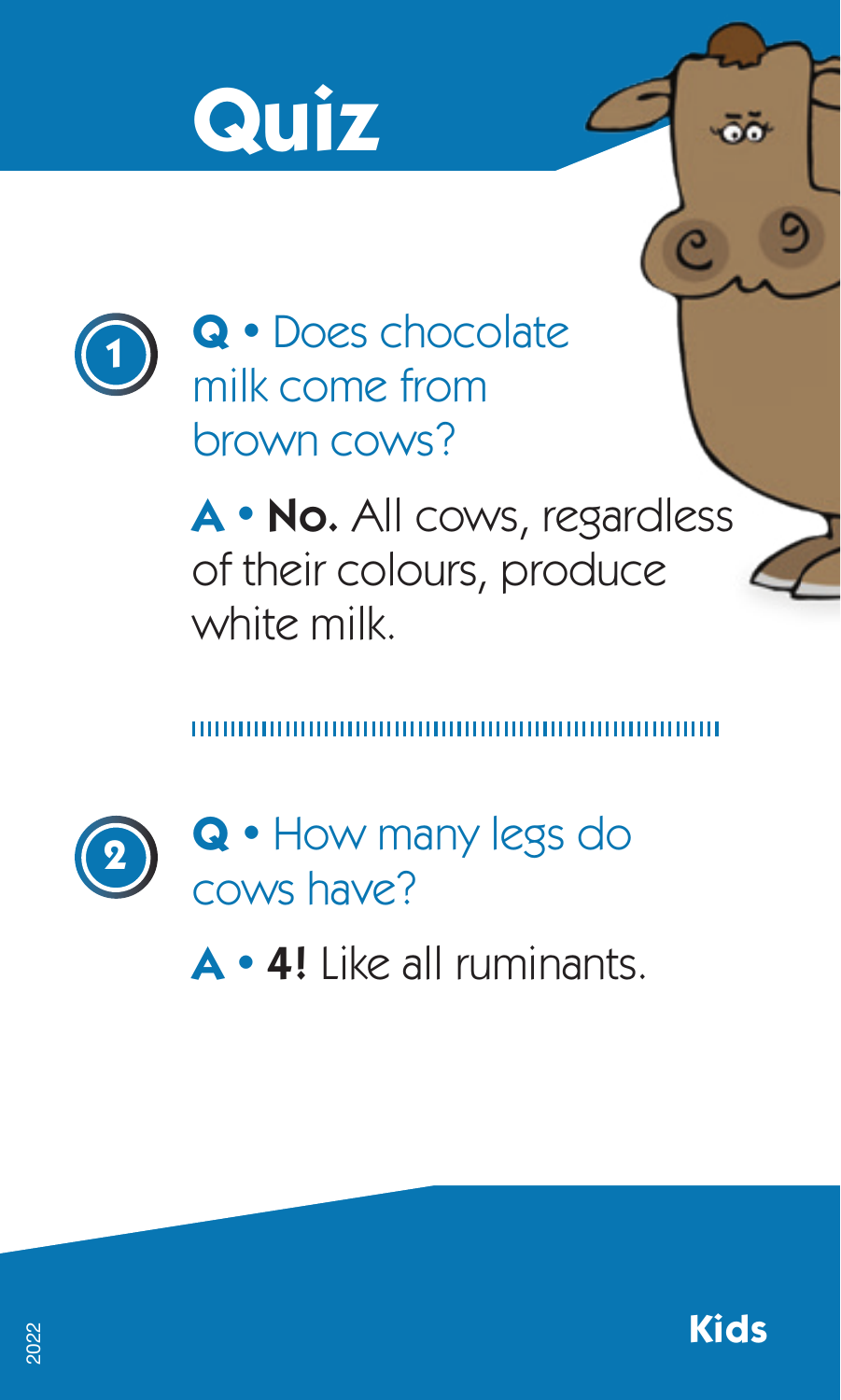



### **A •** In stables!



#### **Q •** Do cows sleep standing?

**A •** No. Like humans, cows lie when they sleep, on sand or straw so that they are more comfortable.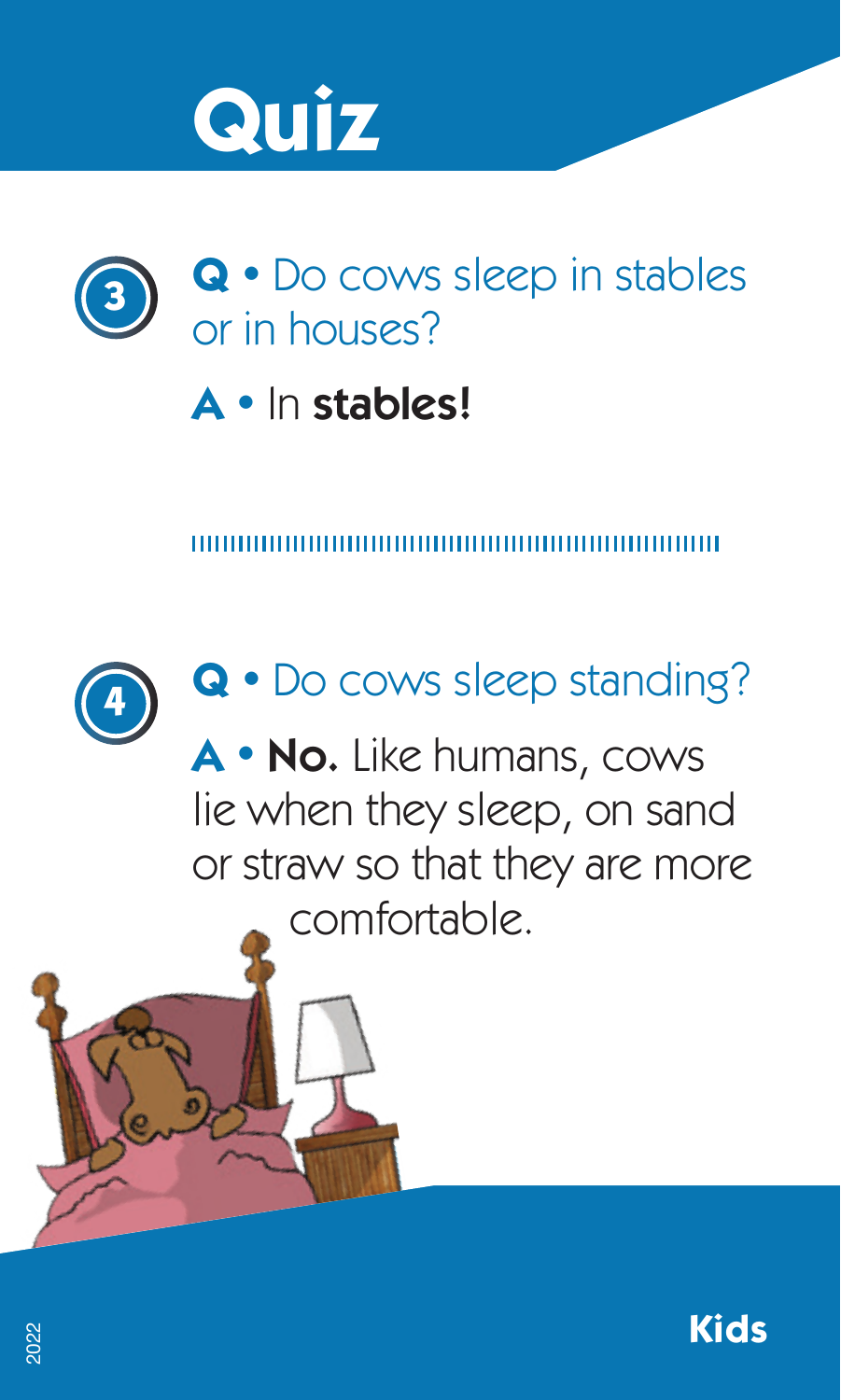





**TRUE OR FALSE** Cows, like horses, have hooves.

**A •** True. But unlike horses, cows' hooves have two claws each.

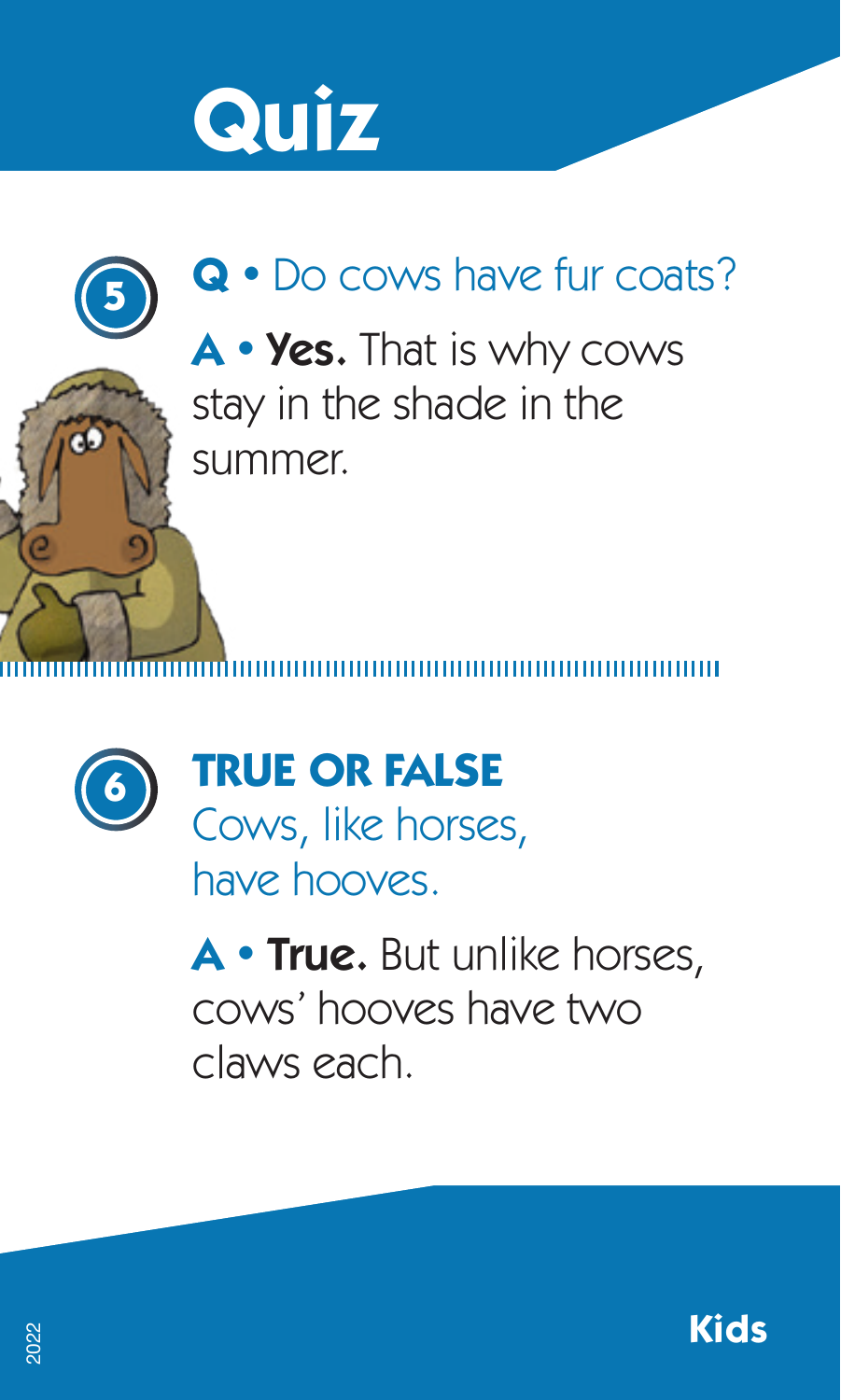

**Q •** Name a food that helps keep your bones and teeth strong

**A •** milk, yogurt, cheese, etc.



#### **WHO AM I?**

I can be white or brown, sometimes pink. I am a drink.

**A •** white milk, chocolate milk, strawberry-flavoured milk.

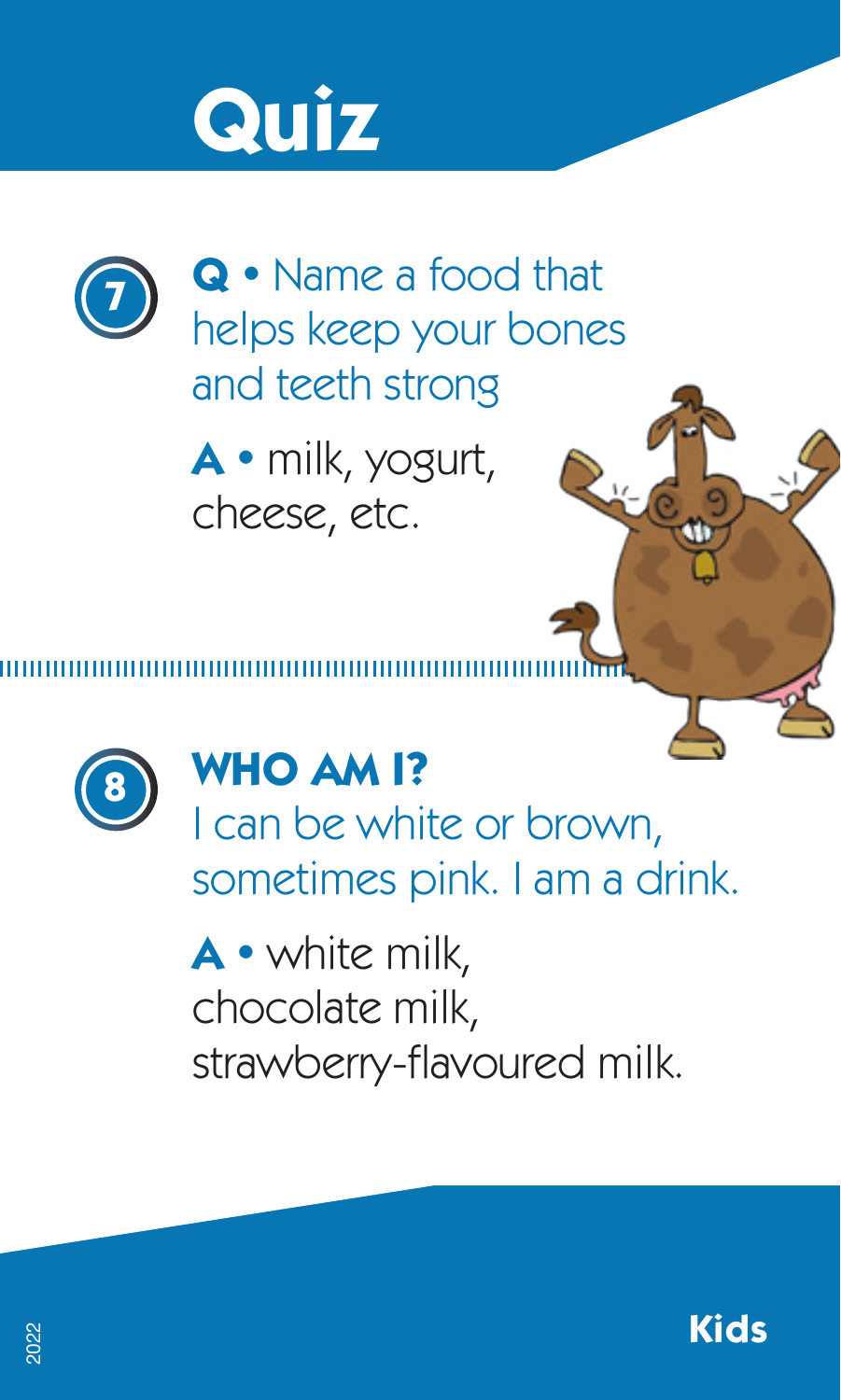

#### **TRUE OR FALSE**

A cow must give birth to a calf to be able to produce milk.

**A •** True. It's like when moms nurse.



**A •** Just one! Sometimes she can have two when she gives birth to twins. Just like humans, cows carry their calves for 9 months.

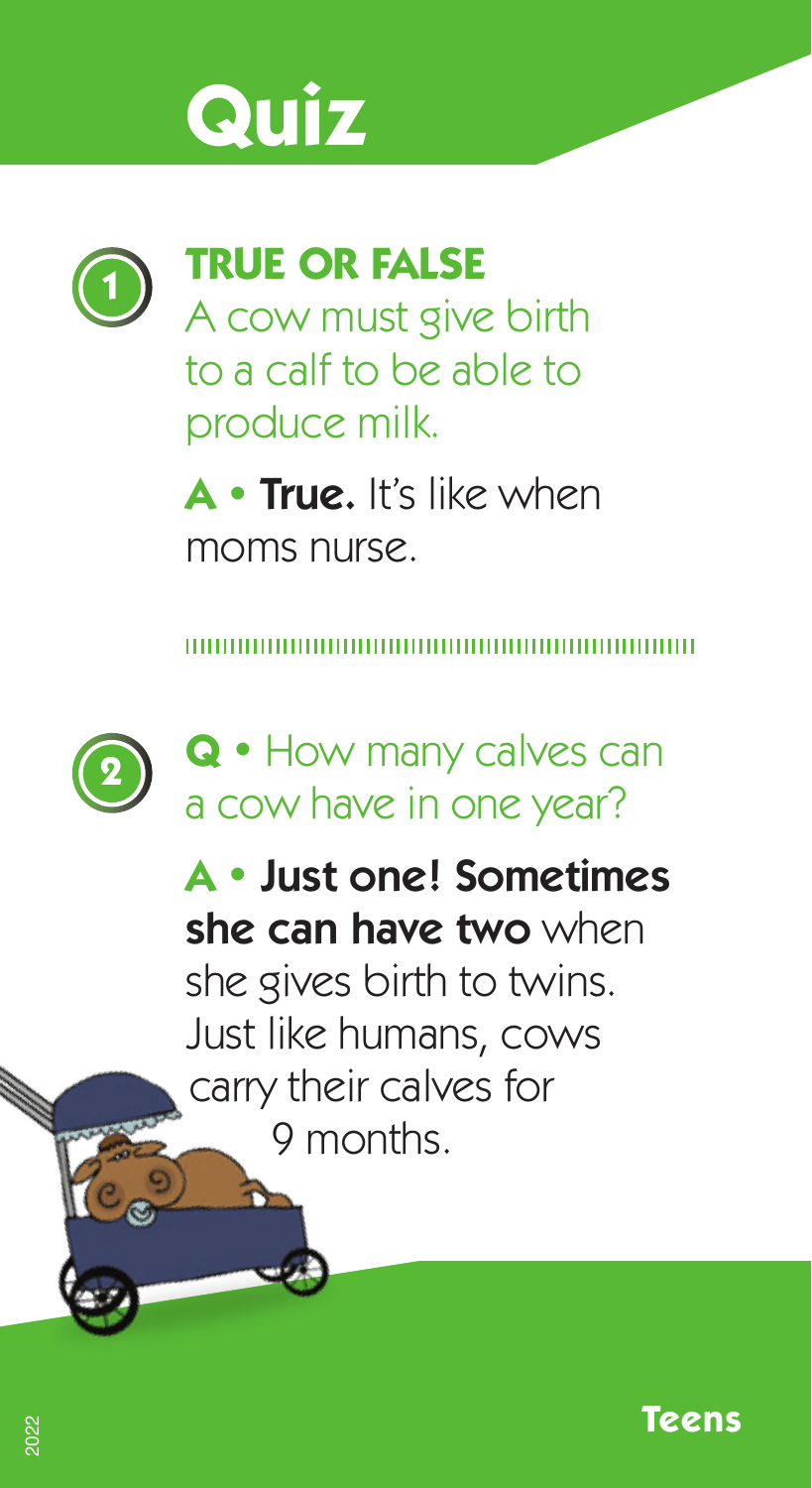

**Q •** How many litres of milk does a cow produce on average per day? 15, 30 or 60 litres?

**A •** A good cow produces an average of 30 litres of milk per day, or about fifteen litres per milking.



**Q •** How many litres of water does a cow drink per day to produce 30 litres of milk? 25, 50 or 100 litres of water?

**A •** Around one hundred litres of water! That is equal to a bathtub filled with waterl

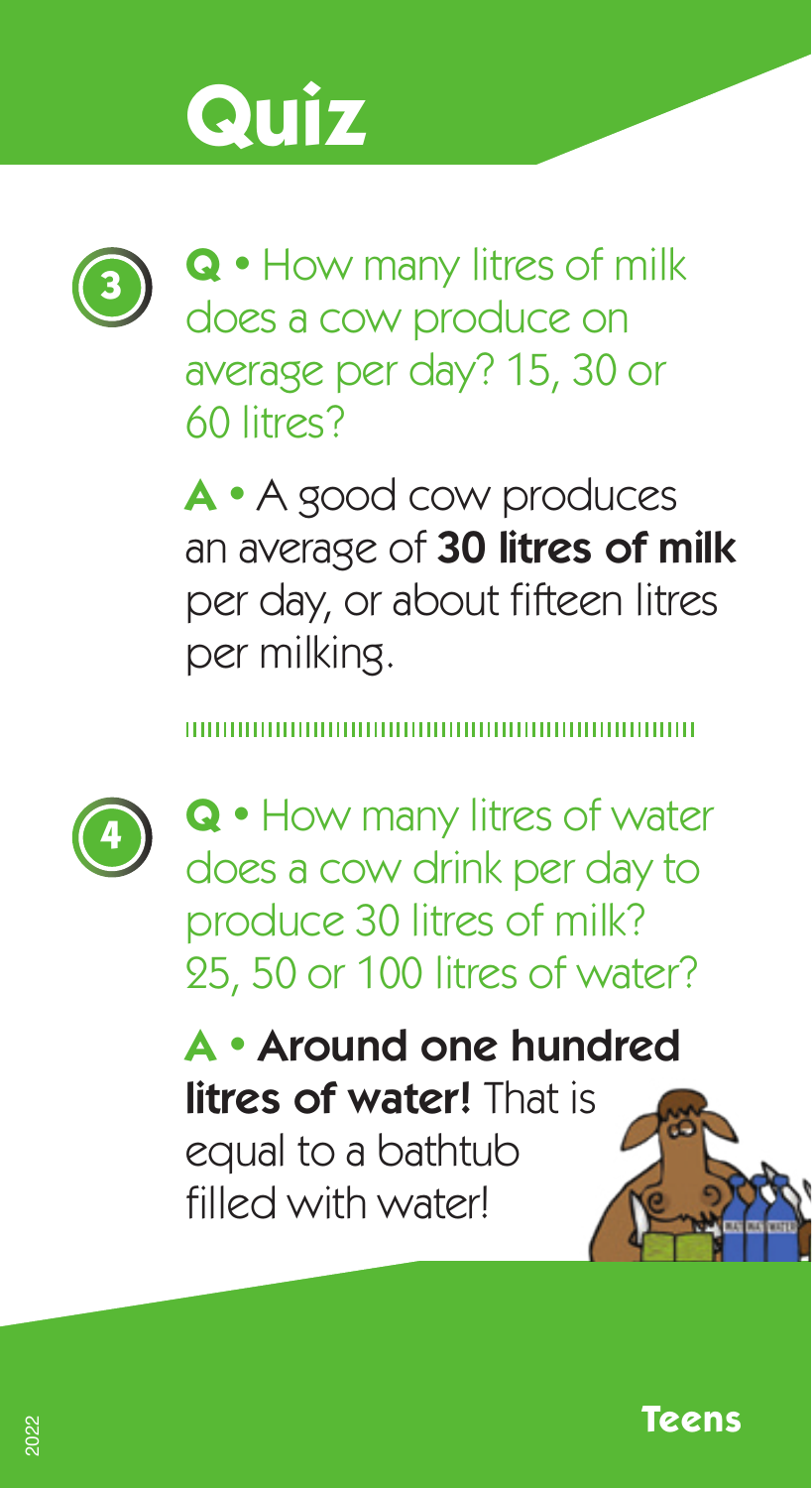

**Q •** What is the name of the equipment used to extract milk from the cow's udder?

**A •** A milker! Suction stops automatically when there is no more milk.



### **TRUE OR FALSE**

It takes at least 20 minutes to milk one cow.



**A •** False. It takes only 5 minutes to collect around fifteen litres of milk with a mechanical or automated milking machine. After that, the udder and its four teats also have to be washed.

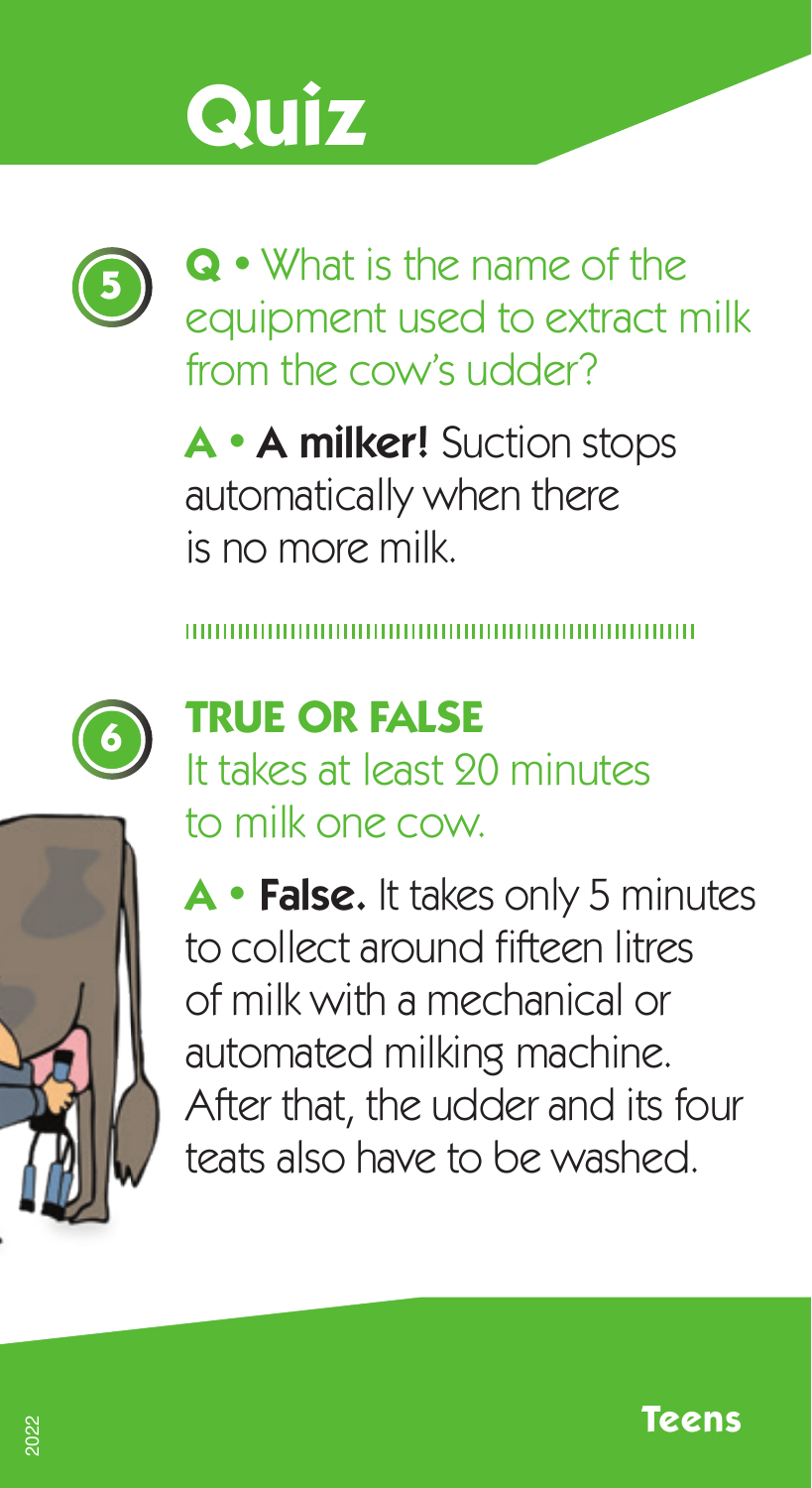

#### **<sup>7</sup> TRUE or FALSE?**

When you eat cheese at the end of the meal, it can be a temporary substitute for brushing your teeth.

**A •** True. Cheese has nutrients (lipids, protein, phosphorus, calcium) that protect teeth and slow the development of cavities. This makes cheese a good food to eat for healthy teeth.

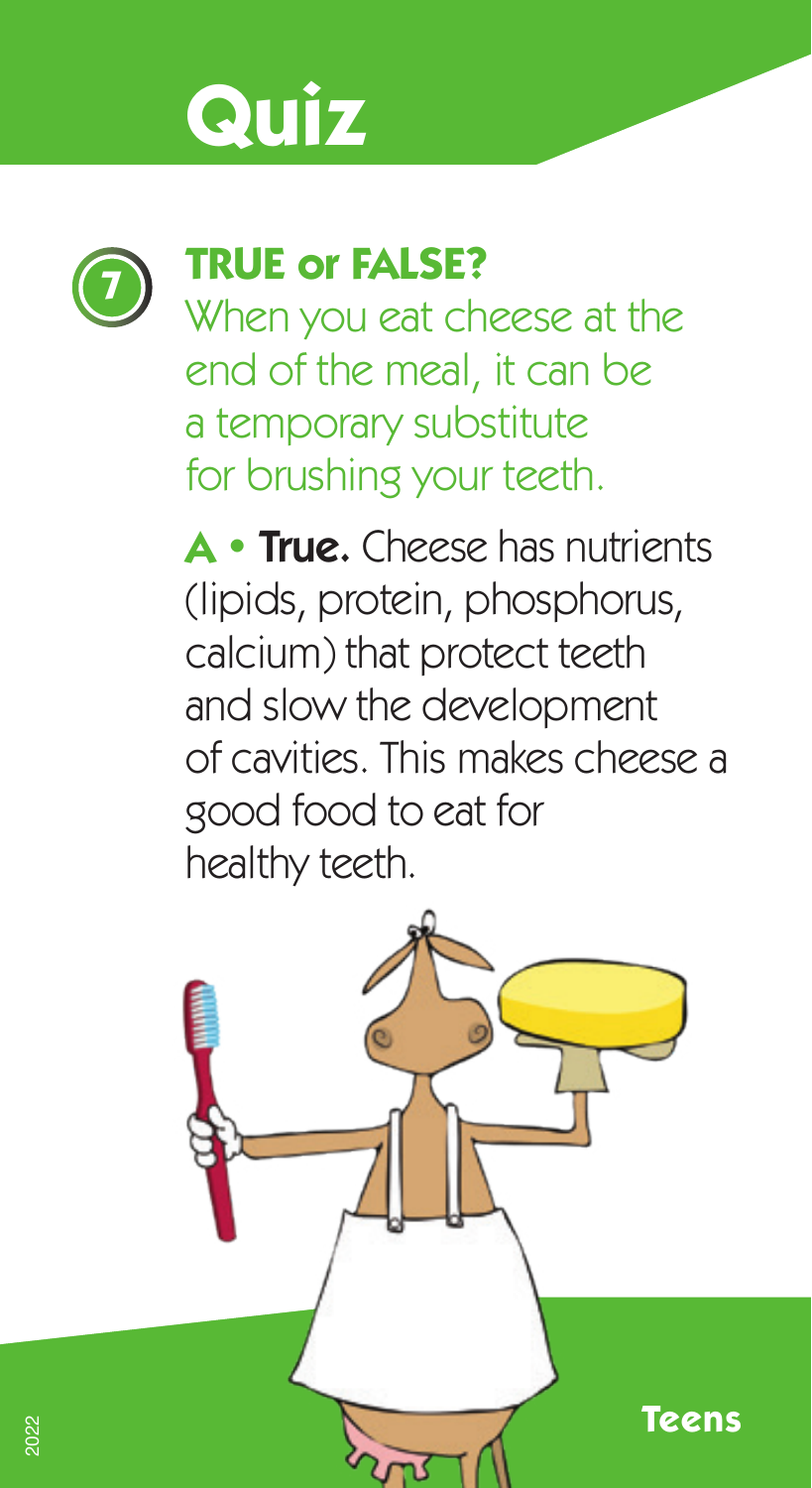

- A. Firm cheese
- **B.** Milk
- **C.** Avocado
- **D.** Whole wheat bread

**A •** B. Milk. From April to October, the human body can make its own vitamin D because our skin is exposed to sunlight. Since this phenomenon cannot happen all year round in Canada, vitamin D must be added to milk.



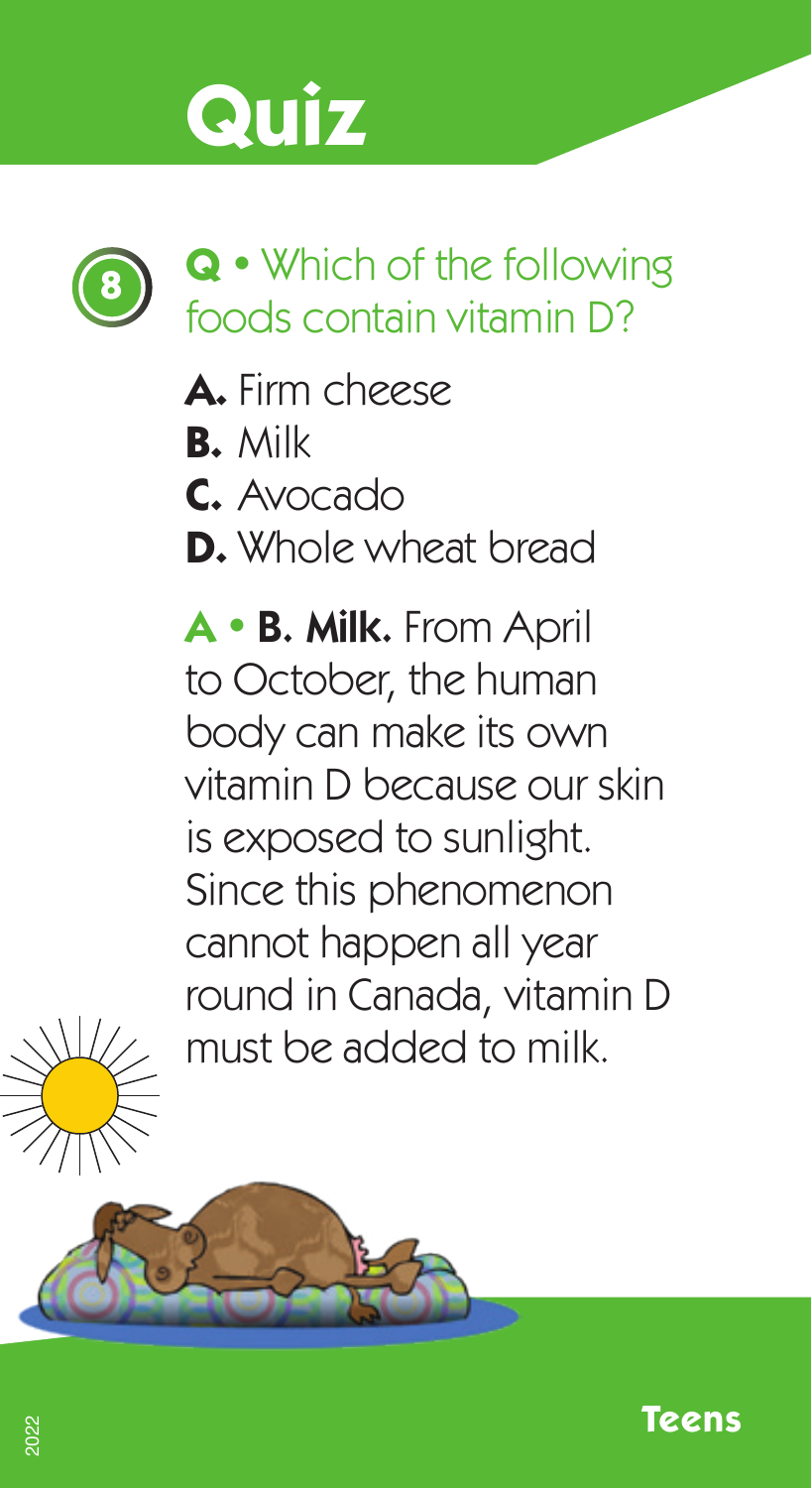

#### **Q •** How many stomachs do dairy cows have?

**A •** 4. Thanks to their I have digestive system, which has 4 stomachs, cows stomachs can digest plants that have no nutritional value to humans, and turn them into very nutritious food: milk!



**Q •** What temperature is milk when it leaves the cow's udder? A. 10°C B. 38°C C. 60°C

**A •** B. 38°C, like the temperature of the human body. Milk collected during the milking process is then cooled to 4°C in under an hour.

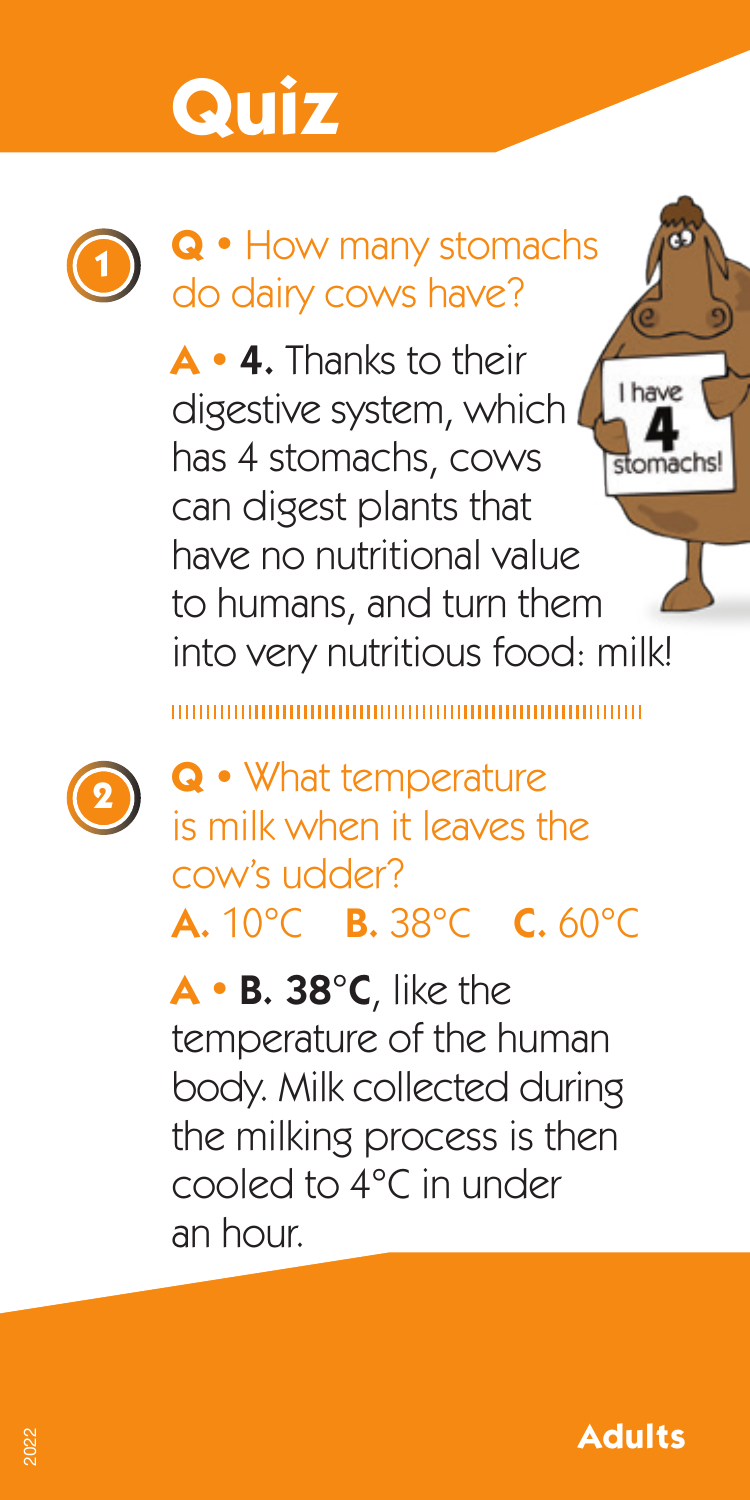

**Q •** How many dairy farms are there in Quebec A. 1,300? B. 2,600? C. 4,600?

**A •** C. A bit more than 4,600 dairy farms across Quebec, as well as about 95 processing companies. Three of them (Agropur, Parmalat and Saputo) buy 80% of all the milk.

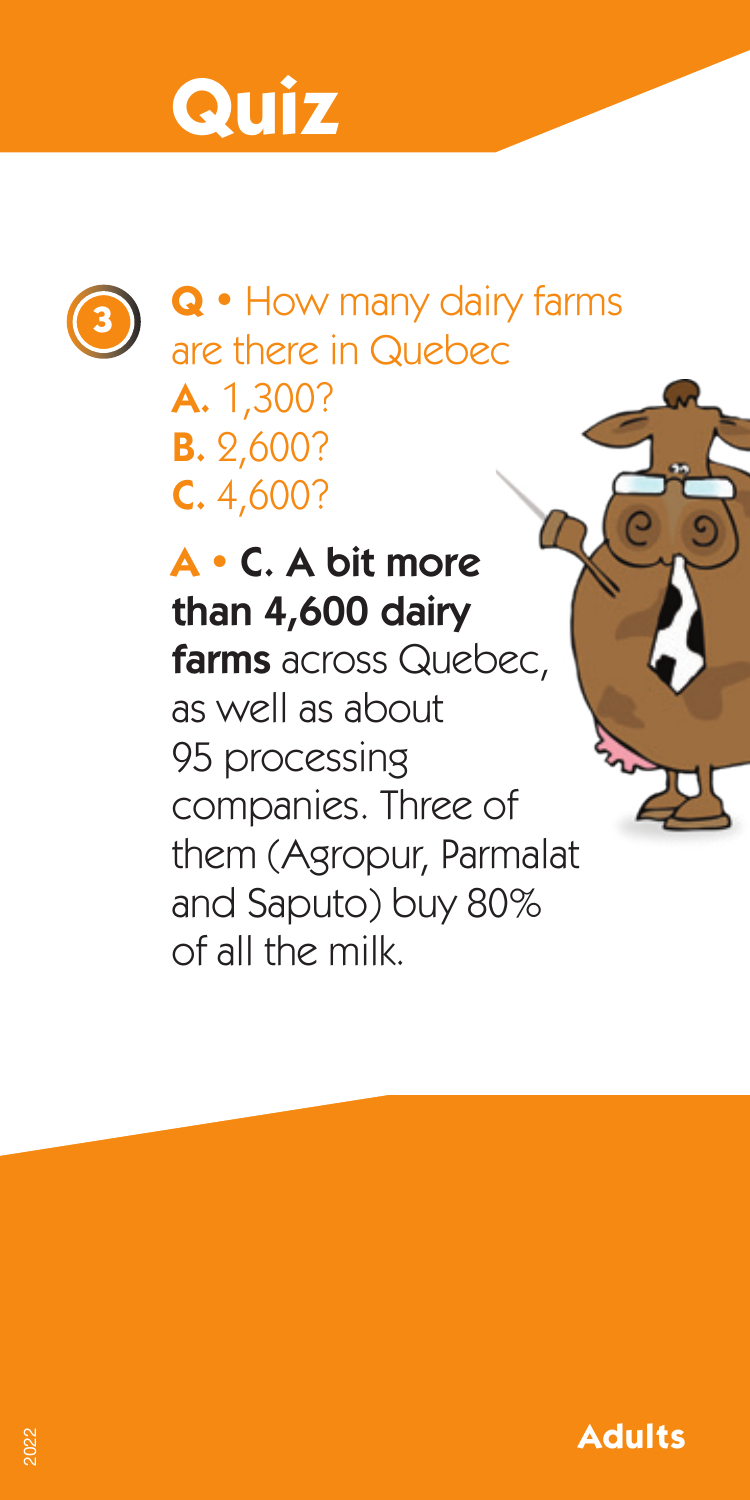

**<sup>4</sup> Q •** Every day, how many tank trucks cross Quebec to pick up the milk from these 4,600 farms? A. 70 B. 300 C. 570

**A •** B. 300 trucks transport more than 9.5 million litres of milk to plants every day. Transportation routes are being optimized to reduce the distance travelled by each truck.



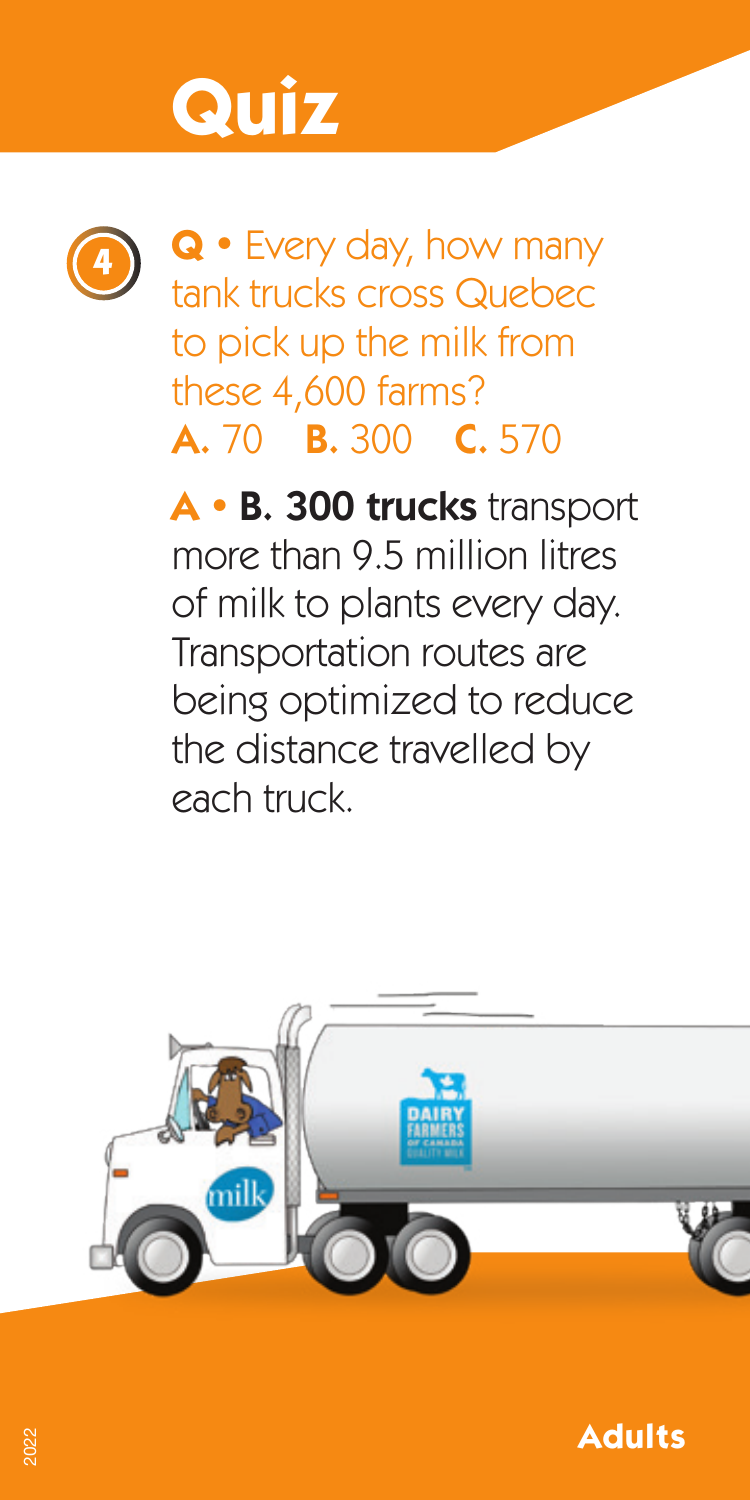

**<sup>5</sup> Q •** How many litres of milk are produced every year in Quebec? A. 30 million litres **B.** 300 million litres C. 3 billion litres

**A •** More than 3 billion litres. Quebec is the province that produces the most milk with nearly 40% of Canada's entire production, followed by Ontario.



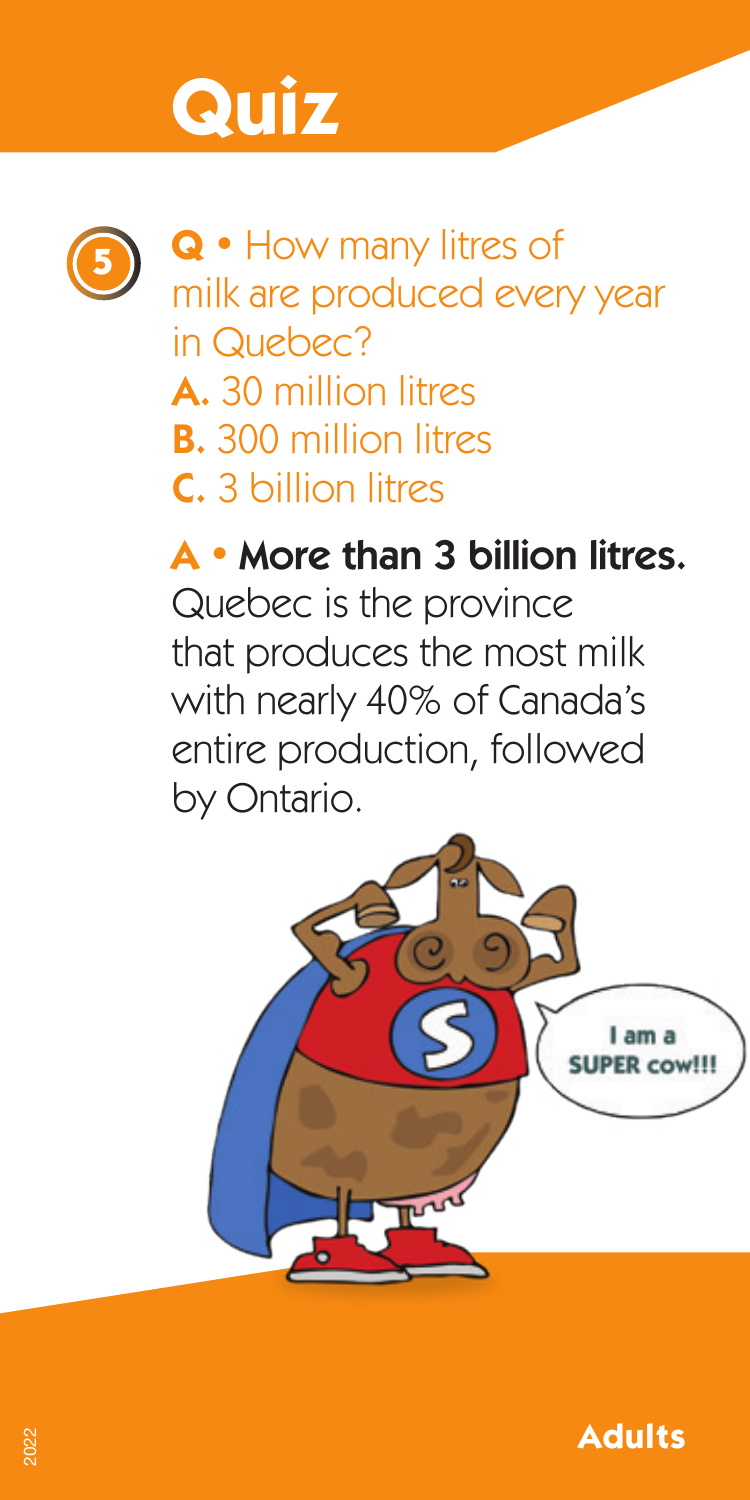

**Q •** What is the most familiar breed of dairy cows in Quebec?

**A •** Holstein makes up 90% of the herd because it is a highly productive cow.



**Q •** Which Canadian province produces the most organic milk? A. Manitoba B. Quebec C. Ontario

#### **A •** B. Quebec.

About 140 producers produce 67 million litres of organic milk per year, which is about 40% of the organic milk produced in Canada.

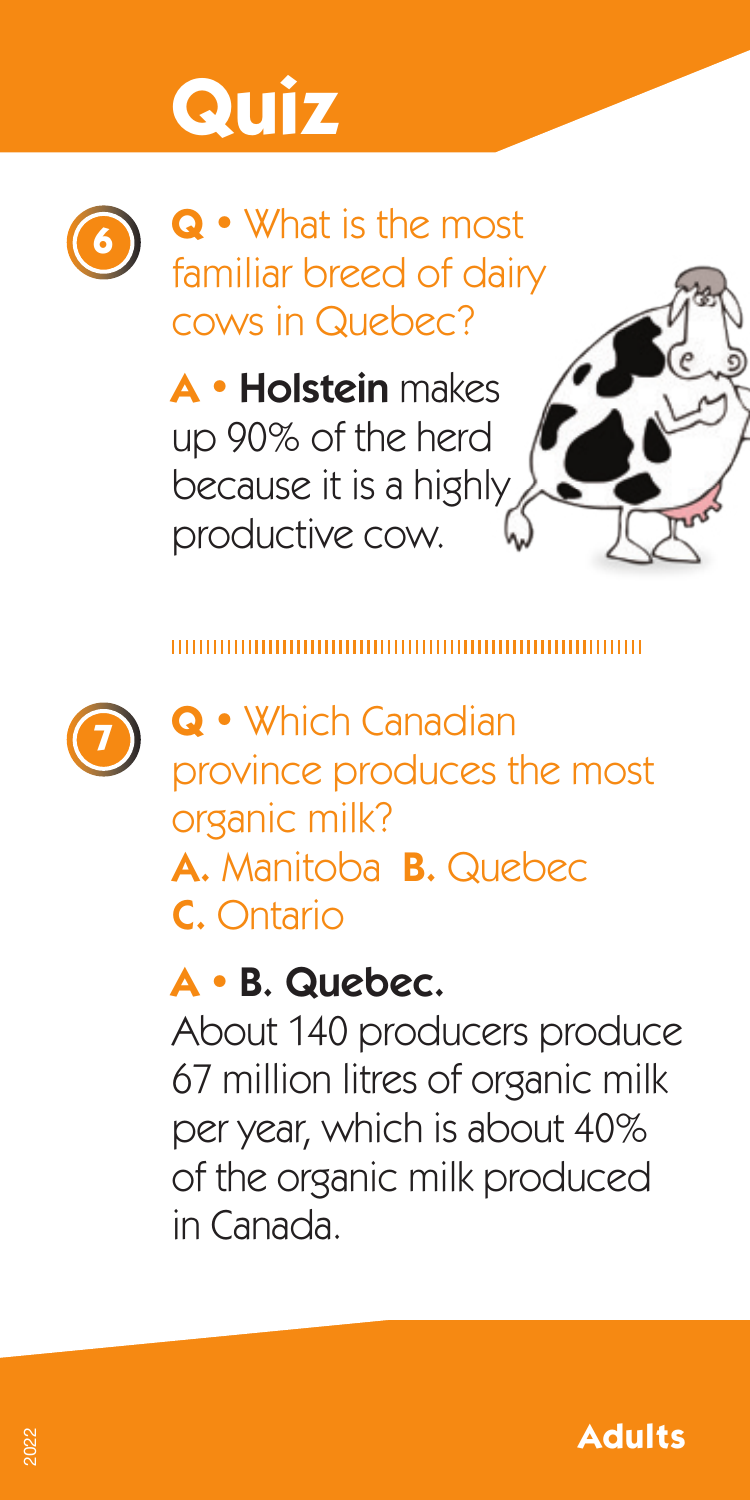

#### **<sup>8</sup> TRUE OR FALSE**

The milk produced in Quebec is mainly used to make cheese.

**A •** True! Nearly half of the milk produced in Quebec is used to make cheese. Quebec currently has over 900 varieties of cheese.



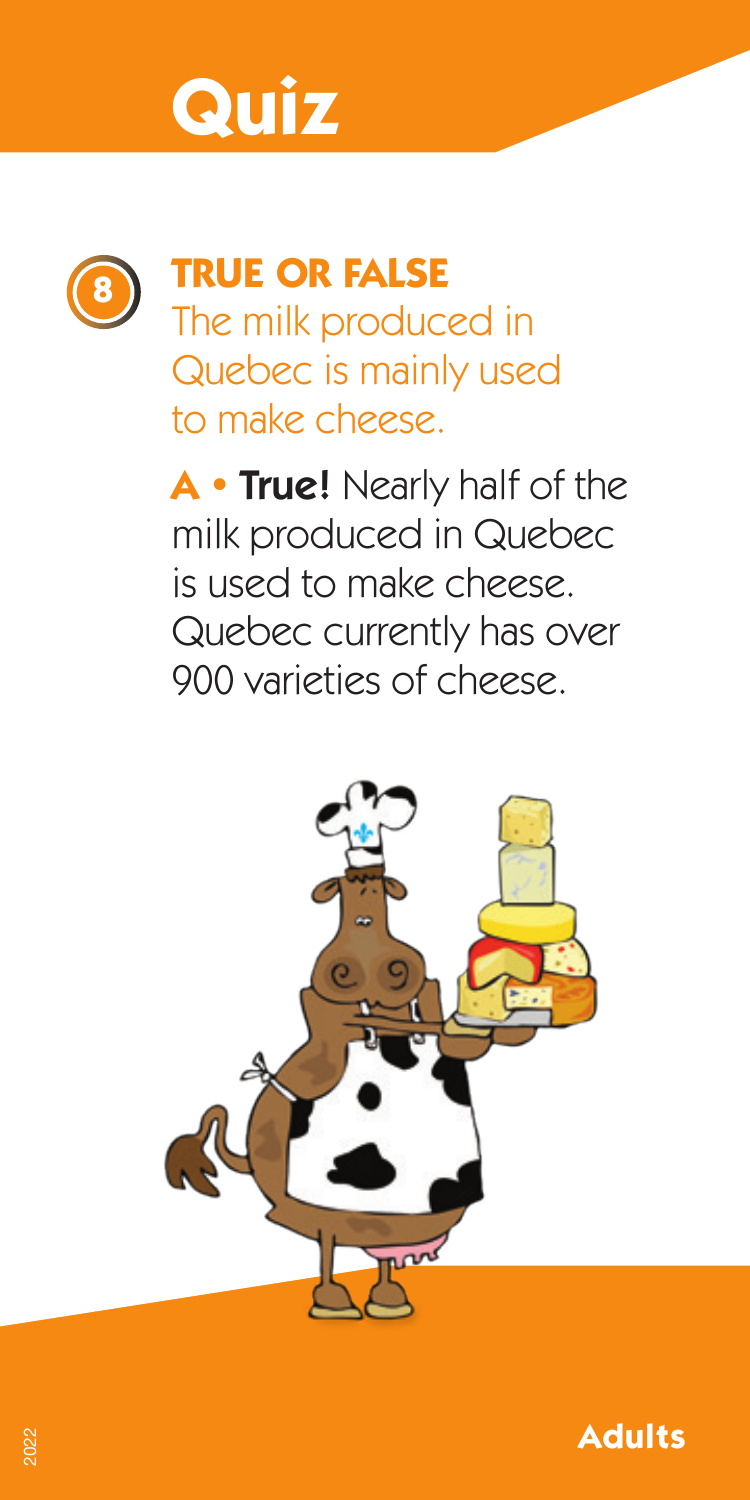

#### **<sup>9</sup> TRUE or FALSE?**

UHT milk (pasteurized at an ultra-high temperature) can be kept at room temperature.

**A •** True, as long as its container hasn't already been opened. This milk has been pasteurized at very high temperatures. As long as its container hasn't been opened, it may be kept at room temperature without any health risk.

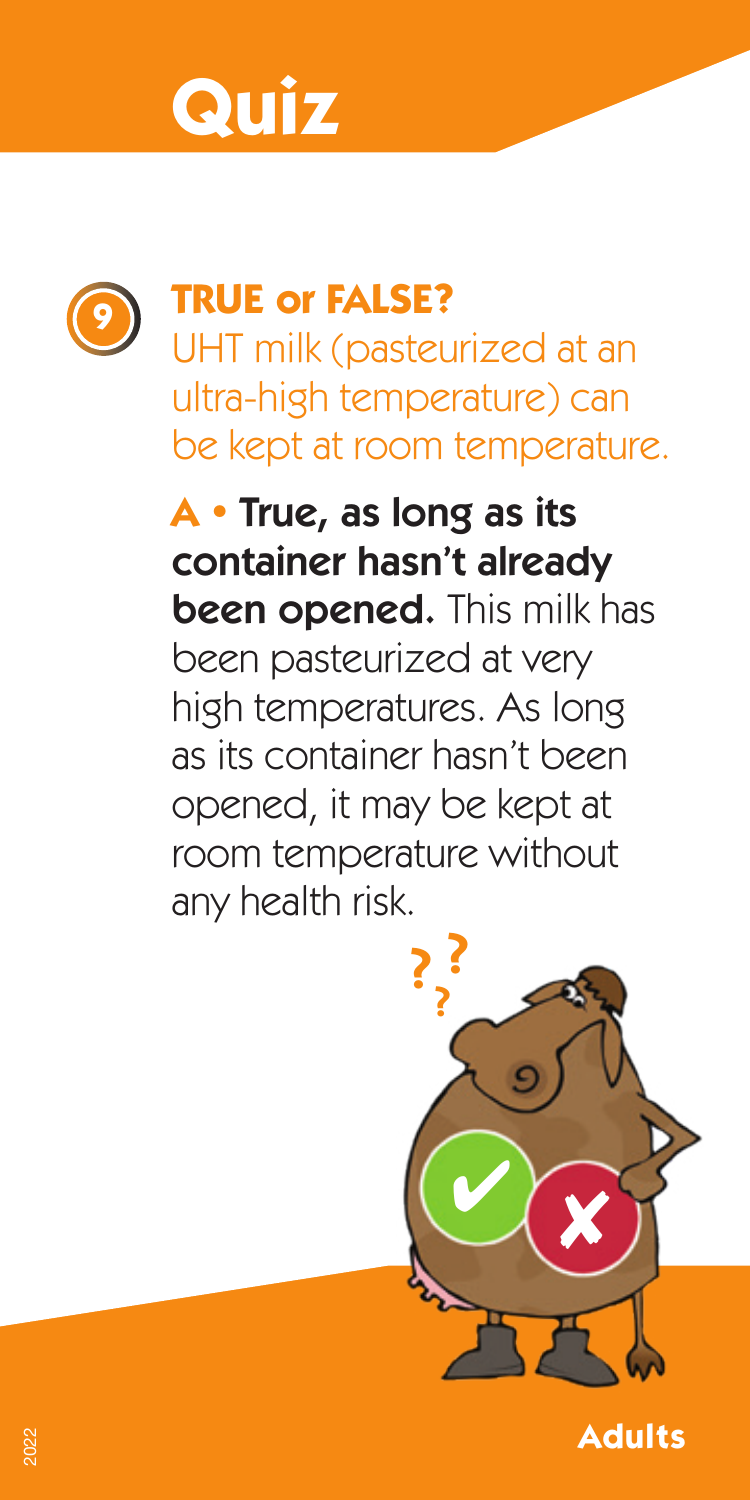



**<sup>10</sup> Q •** Is it true that drinking milk causes mucus to be produced when you have a cold?

#### **A •** No!

The truth is that there is no scientific evidence that dairy products exacerbate any cold symptoms.



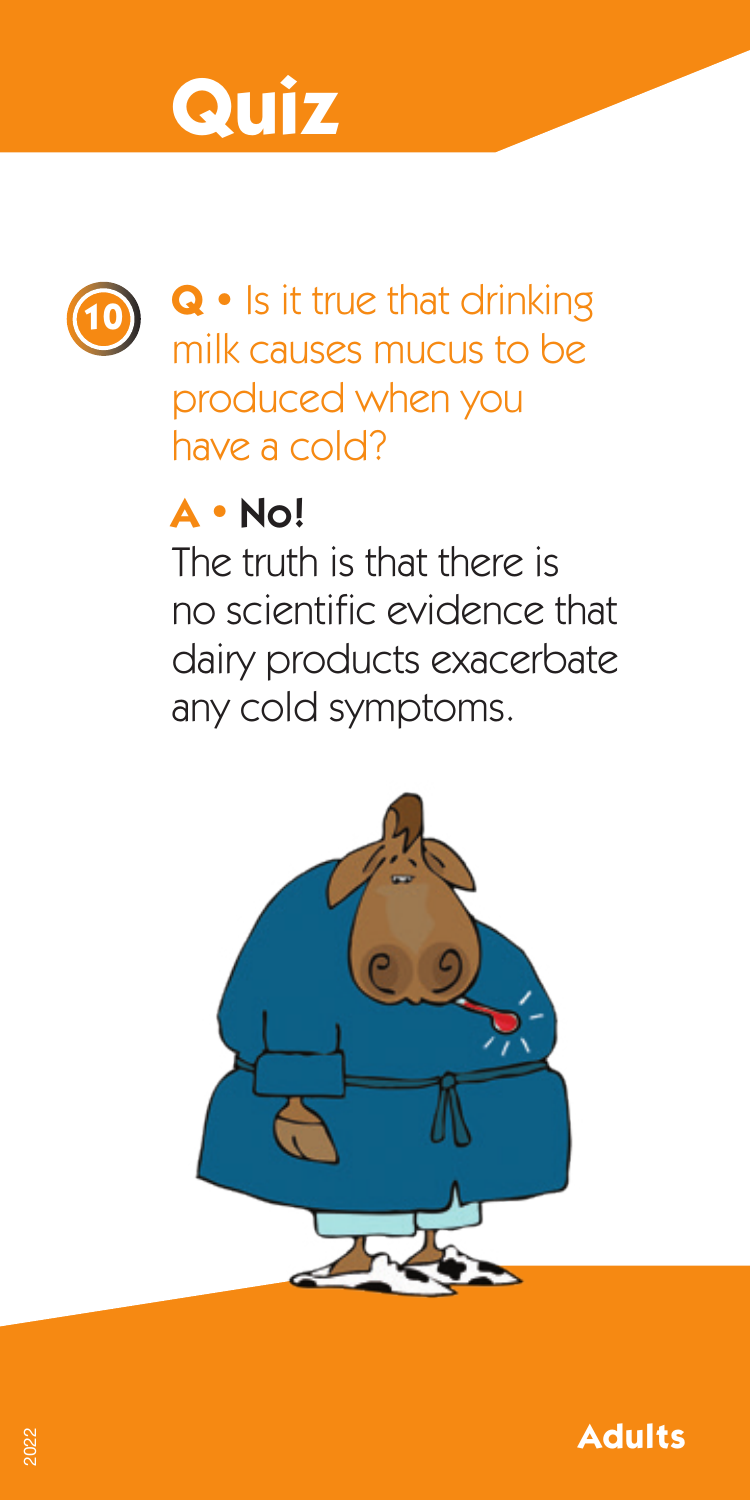

**Q •** On average, how many cows live on a Quebec dairy farm? 80, 150, 300 or 1,000?

**A •** About 75 cows per herd. Farms in Quebec are human-scale family farms. There are 280 cows per herd in Australia and 1,400 cows per herd in Idaho (USA).







**Q •** Which province produces the most milk? A. Quebec B. Ontario C. British Columbia

**A •** A. Quebec produces nearly 40% of all milk produced in Canada, followed by Ontario. Ontario is 2nd with over 30%.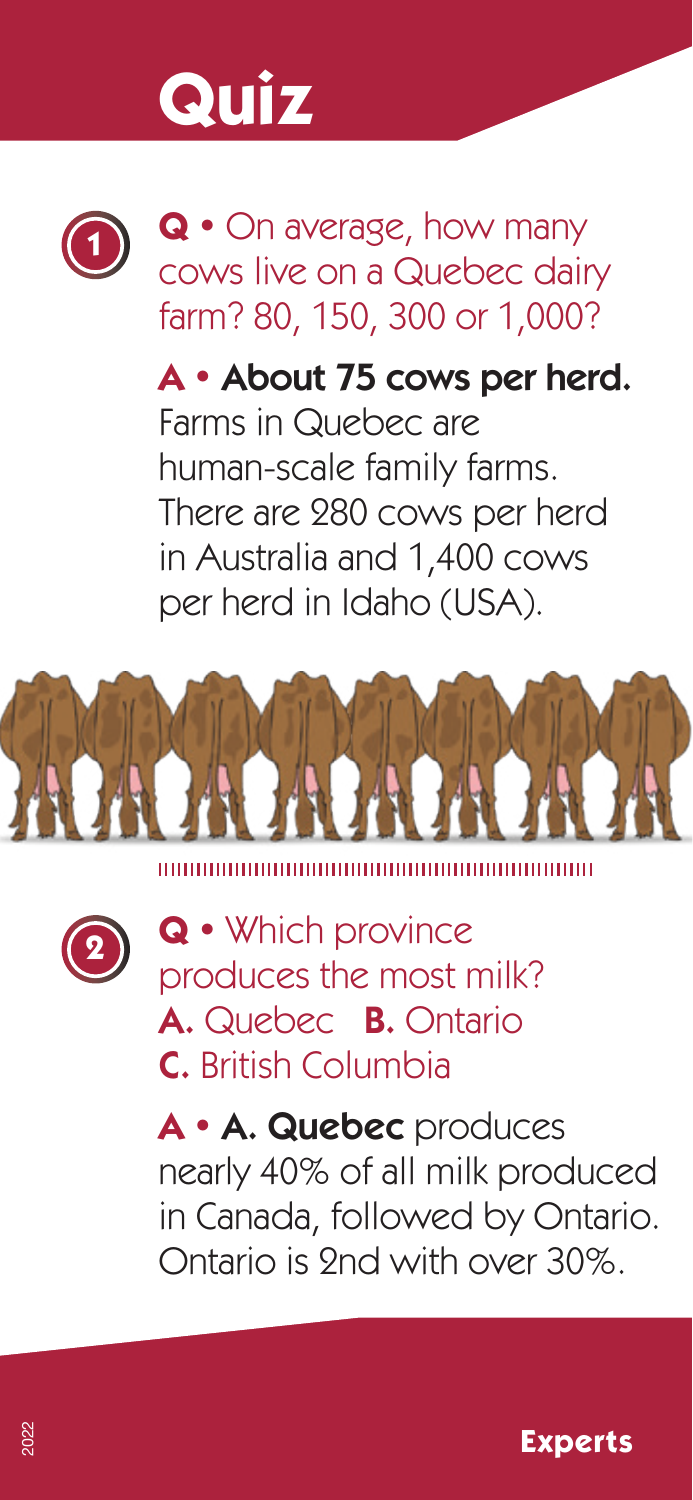**STANDARDIZED <sup>+</sup> HOMOGENIZED <sup>+</sup> PASTEURIZED**



**Q •** What is the difference between pasteurized and homogenized milk?

### **A •** Pasteurized:

Milk is heated to 72°C for 16 seconds to destroy potential bacteria and prolong its shelf life.

Homogenized: Butterfat globules are broken up to prevent the cream from rising to the surface.

#### ,,,,,,,,,,,,,,,,,,,,,,,,,,,,,,



**Q •** Three large dairy companies divide up 80% of the milk produced in Quebec. How many companies divide up the remaining 20%?

**A •** About 95 small and medium-sized companies, including around twenty producer-processors.

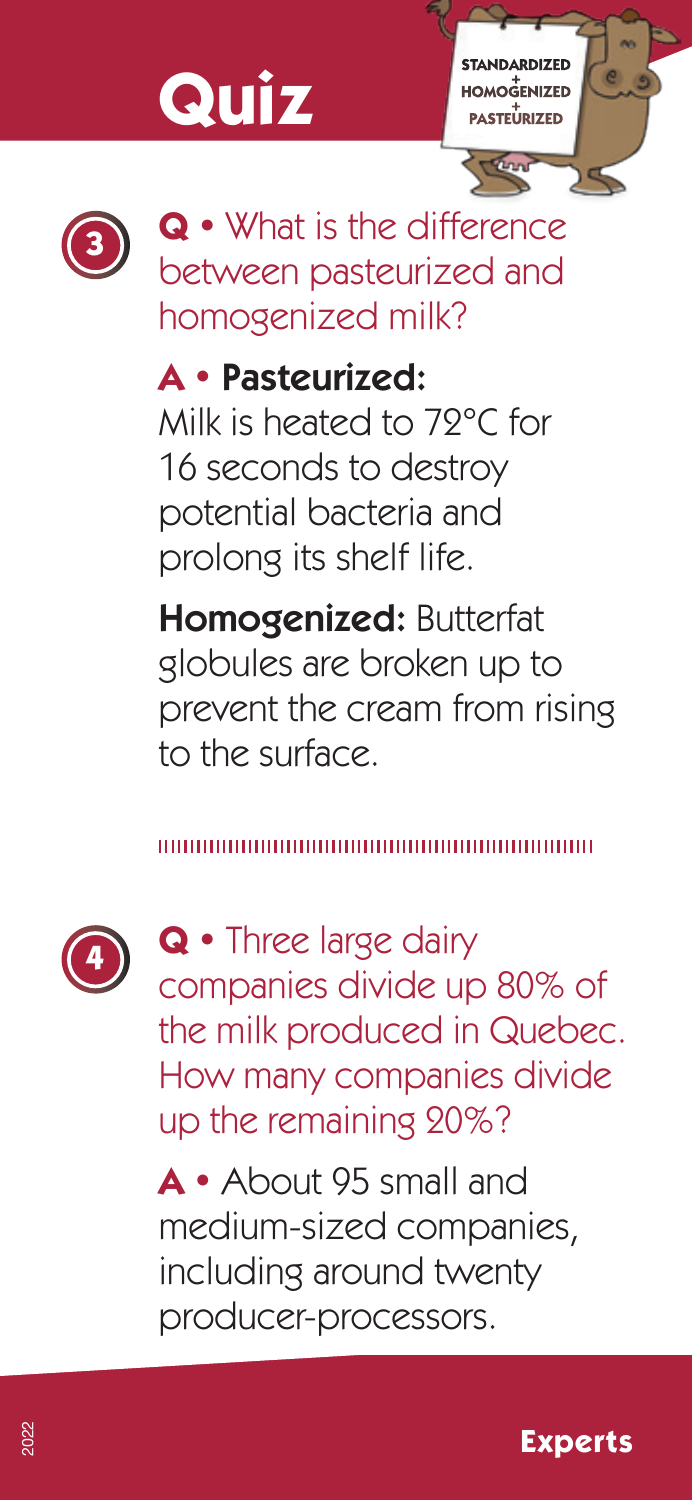

**<sup>5</sup> Q •** How does the milk marketing system work in Quebec? A. Each producer individually sells milk directly to dairy plants. **B.** Producers are grouped together and market their milk collectively. C. Producers sell raw milk to consumers directly on the farm.

**A •** B. Les Producteurs de lait du Québec is the organization that represents all producers and negotiates all sales conditions with dairy processors.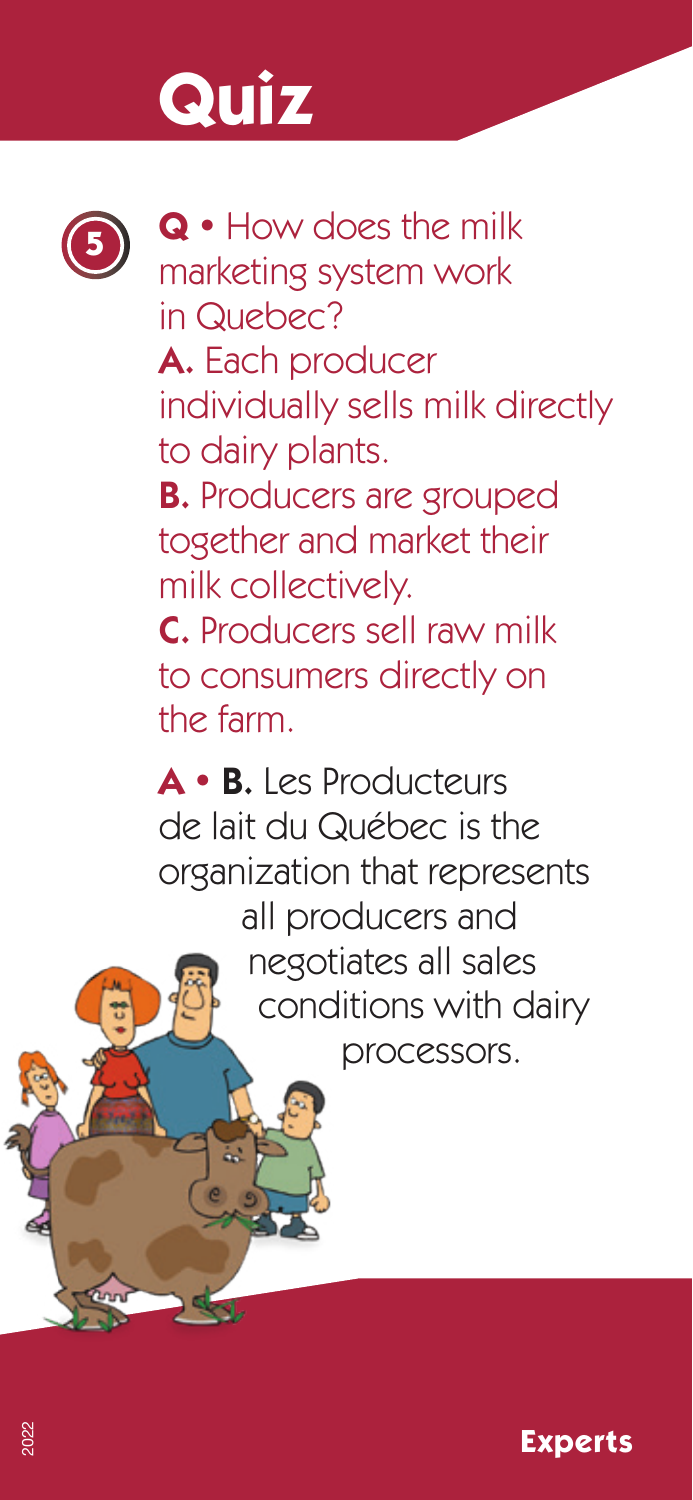

### **<sup>6</sup> TRUE or FALSE?**

Supply management consists in adjusting milk production to the needs of Canadian consumers.

**A •** True. Producers control the amount they produce to meet consumer demand, without producing a surplus. Each producer has market share that he or she agrees to produce, while the government agrees to limit the number of imported products that enter the country.

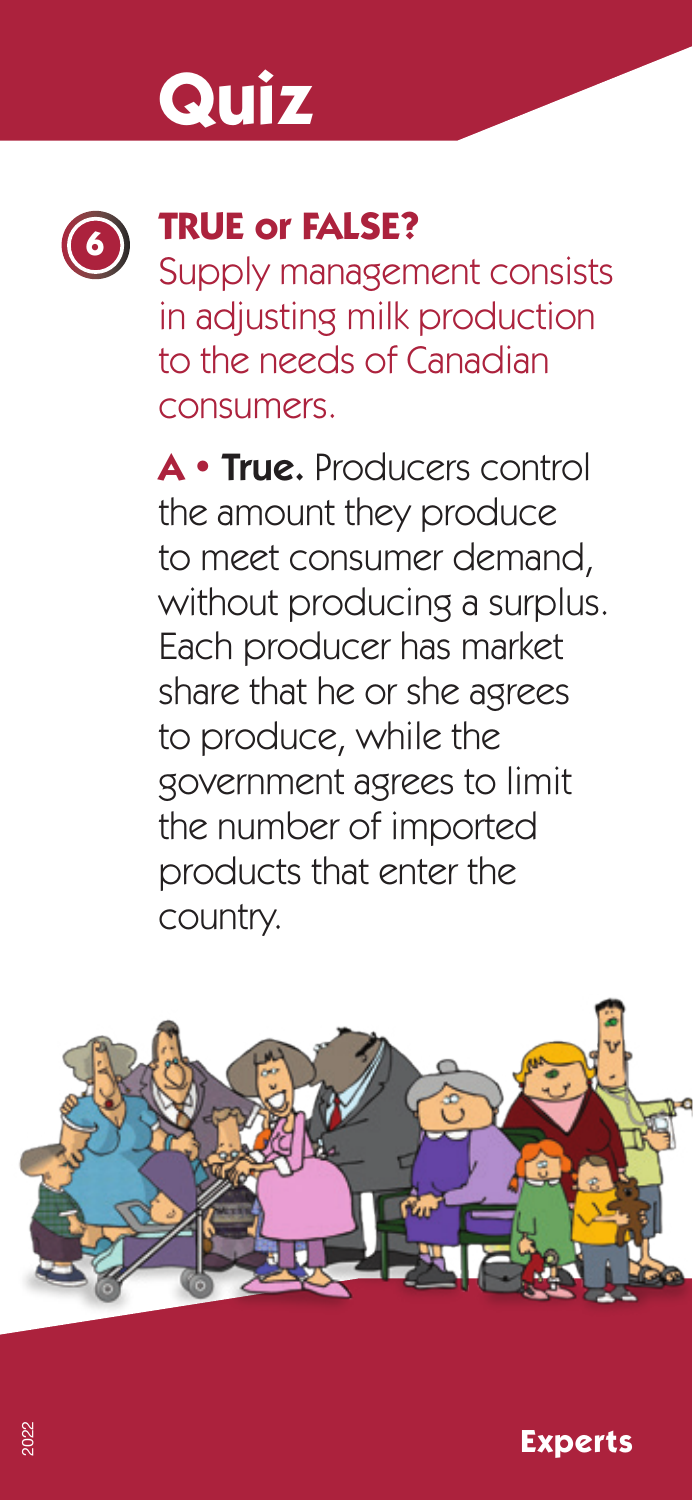

**<sup>7</sup> Q •** Is it true that milk pasteurization destroys important nutrients?

**A •** No! Pasteurization has no significant effect on the nutritional value of milk. On the contrary, it plays a crucial role in destroying potentially harmful bacteria. Drinking raw milk is a health risk. It is also illegal to sell raw milk in Canada.